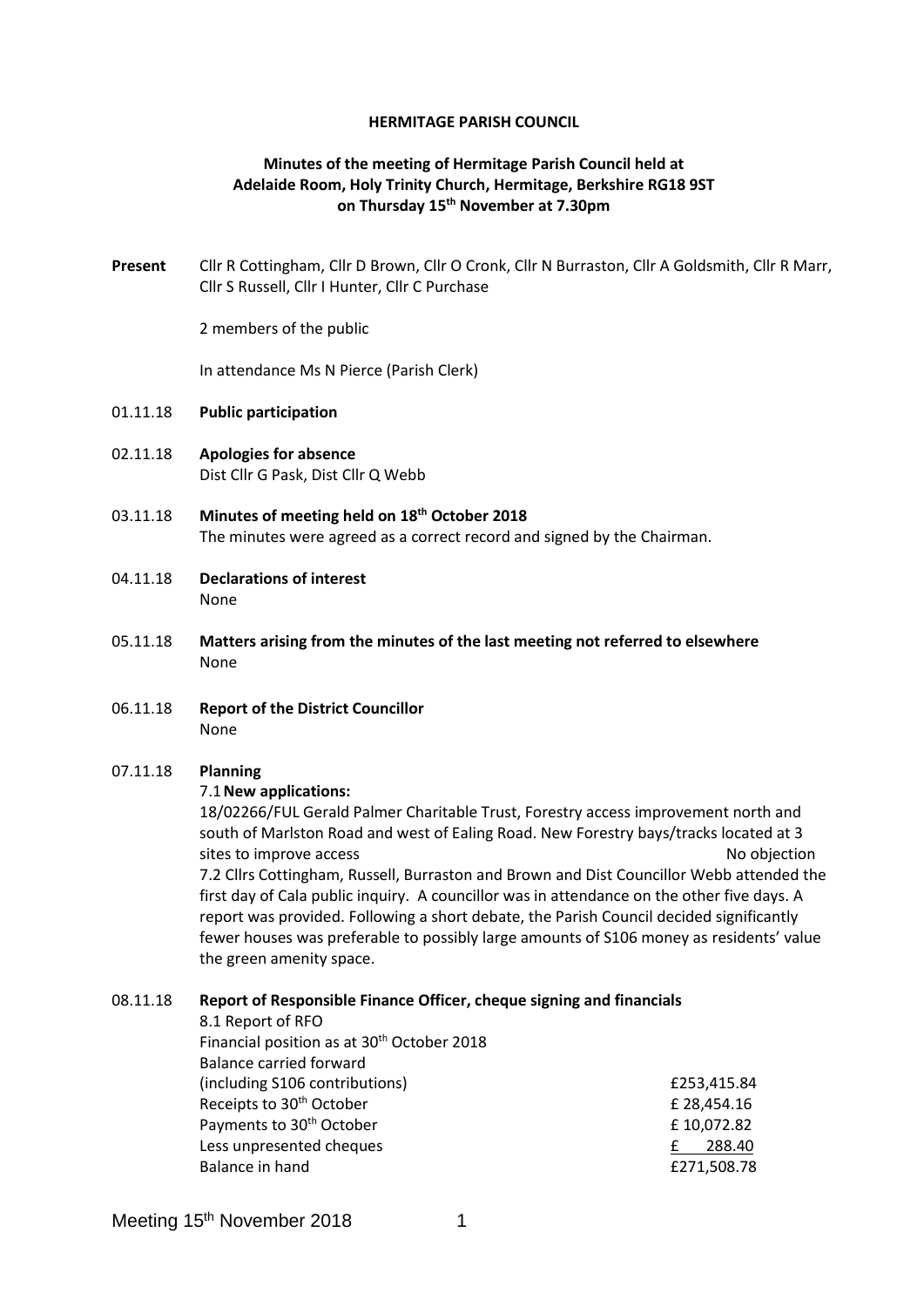| 8.1. Receipts and payments for consideration November 2018   |           |   |           |
|--------------------------------------------------------------|-----------|---|-----------|
| 8.1.1 Sunshine Commercial Services Ltd                       |           | £ | 238.40    |
| 8.1.2 Grass maintenance/Contractor                           |           | £ | 637.50    |
| 8.1.3 Cost of administration                                 | Sal & exp |   | £516.43   |
| 8.1.4 HMRC                                                   | payee     | £ | 124.93    |
| 8.1.5 DAC Beachcroft, £75.00 vat, £20.00 vat                 |           | £ | 95.00     |
| 8.1.6 Oliver Cronk, website fees                             |           |   | 35.94     |
| 8.1.7 Yattendon Estates, Christmas Tree                      |           |   | 65.00     |
| 8.1.8 Externiture Ltd, guttering to move bus shelter         |           |   | 111.00    |
| 8.1.9 Ruth Cottingham, mileage £4.95, parking £5.90 training |           |   |           |
| & conference at WBC                                          |           | £ | 10.85     |
| 8.1.10 Sue Russell, mileage £4.95, parking £5.00 training    |           |   |           |
| & conference at WBC                                          |           | £ | 9.95      |
| 8.1.11 Castle Water, burial ground                           |           | £ | 9.59      |
| 8.1.12 Gardner Leader, deeds                                 |           | £ | 135.00    |
| Total                                                        |           |   | £1,989.59 |

8.2 Metro Bank: to remove clerk as signatory and add as a nominated person. Unanimously agreed.

8.3 Lloyds Bank: to transfer the sum of £80K from current to deposit account. Unanimously agreed.

8.4 Financial Working Party report

8.5 Budget 2019 – 20, in progress to be on December agenda

8.5.1 Quotations for recreation ground maintenance have been requested.

8.5.2 Quotations for grass mowing, park care, defibrillator check, bus shelter care have been requested.

8.6 Monthly direct debit payments to 1&1 Internet Ltd, website domain, £5.99 per month, to be set up from Lloyds treasurers account. Unanimously agreed

8.7 The Clerk appraisal was held on Thursday 8<sup>th</sup> November, most targets have been met.

#### 09.11.18 **Burial ground**

The updated burial ground rules were adopted. Unanimously agreed. Appendix 1, 2 The revised burial ground fees were adopted. Appendix 3

#### 10.11.18 **Highways**

10.1 The bus shelter on Newbury Road has been moved back to the correct position.

10.2 Potential extinguishment of Public Footpaths and Bridleways? review ongoing. 10.3 A response from HPC letter to Paul Goddard re traffic at Prior's Court roundabout, dated 16<sup>th</sup> October, is awaited. Clerk to contact for response.

10.4 Active travel route report: Parish plan grant of £5,000 approved by West Berkshire Council.

10.5 To arrange for both salt bins to be filled. Clerk

### 11.11.18 **Environment**

11.1 In view of advice from BALC finance advisor, recreation ground policy was approved. Clerk to write to users.

11.2 Furze Hill: the fire brigade was called to woodland classroom, seats very charred, damaged tided up by the Thursday team. 19 volunteers on Tuesday tidied brambles in butterfly meadow plus some coppicing in the exclusion zone.